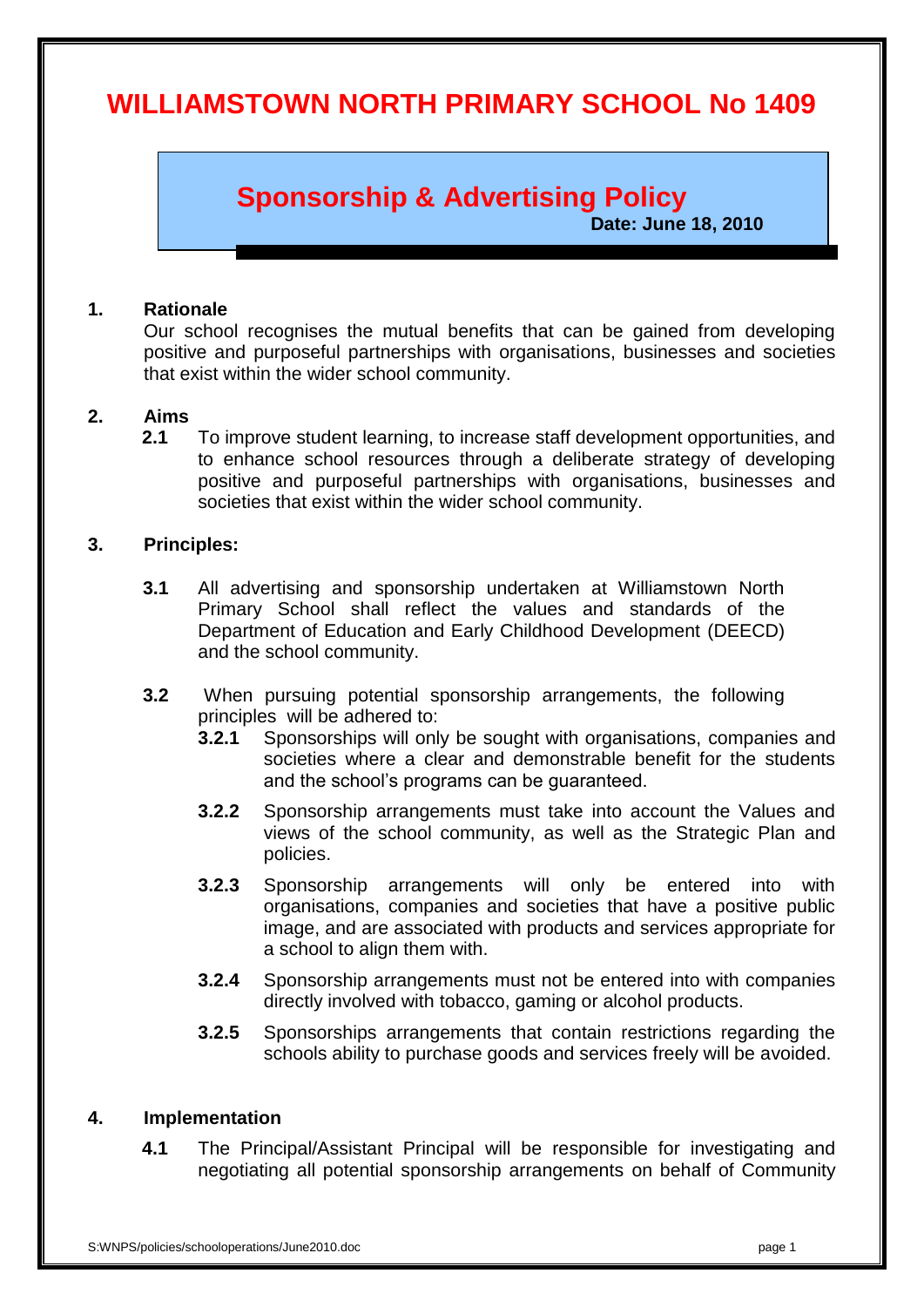Liaison Committee and School Council and in line with the above aims and principles.

- **4.2** The Principal/Assistant Principal is be able to endorse sponsorship and advertising proposals up to the value of \$2,000 without referring them to Community Liaison Committee or School Council, unless there are particular aspects to the proposal which the Principal/Assistant Principal believes requires School Council consideration.
- **4.3** For advertising and sponsorship proposals over \$2,000 the Principal/Assistant Principal will make a recommendation to School Council, via Community Liaison Committee, including a detailed outline of the proposal.
- **4.4** Any pecuniary interests by school councillors in relation to any advertising or sponsorship proposals must be declared to School Council.
- **4.5** The School will consider all sponsorship and partnership arrangements on merit, and decisions will be made on a case-by-case basis.
- **4.6** Each individual sponsorship arrangement will be reviewed on an annual basis.
- **4.7** The school will provide opportunity for individuals, businesses and groups to advertise to the school community.
- **4.9** The school will seek to enter into a number of annual sponsorships.
- **4.10** A master list of sponsors and donors, contacts, etc will be generated and maintained by the school.
- **4.11** The school will ensure that sponsors are aware of the school's Sponsorship Policy.
- **4.12** The school will avoid contacting the same sponsors for each activity.
- **4.13** 'Annual Sponsors' will be informed in writing of the use of their funds by the school and the method of promotion of their company (if this is to occur).
- **4.14** 'Event Sponsors' will likewise be informed of the use of their funds for an event and the promotion of their company during the event, i.e. in Newsletter, identified in event program, etc.
- **4.15** 'Annual' and 'Event' sponsors will be contacted either at the start of the year or approximately a term ahead of a particular event via a letter of introduction. A designated person will follow up with direct contact or a phone call.
- **4.16** Sponsorship policy to be made available to all committees, event organisers and program leaders.

## **4.17 Examples of possible Sponsorship opportunities: Annual Sponsorship:**

School Newsletter, School Website, Grounds Improvement Program, Wetlands Project.

## **Event Sponsorship:**

School Concert, School Fete, Annual-a-thon, RTIM Program, Year 6 Graduation, Social Events, School fundraisers.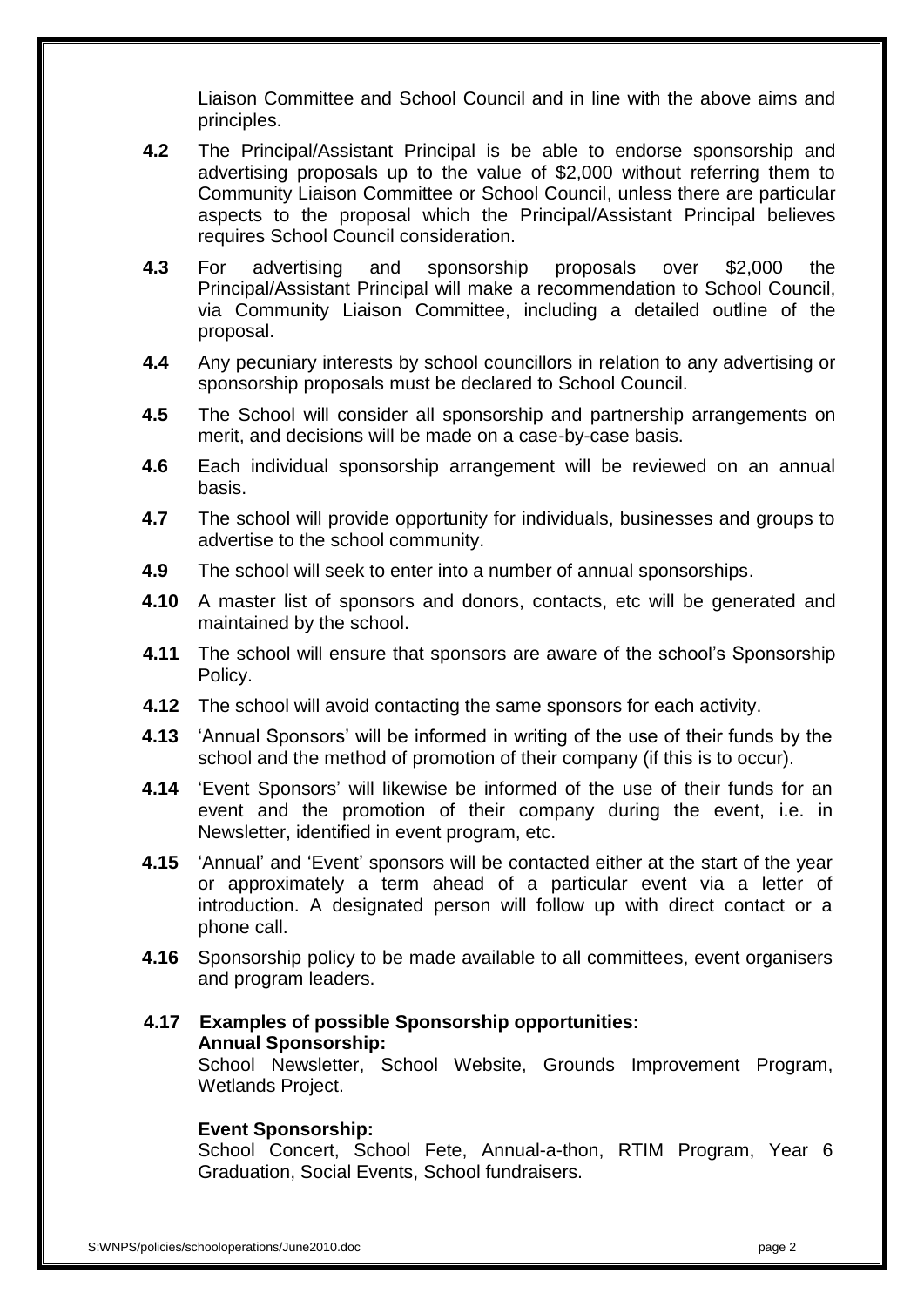## **4.18 Donations:**

Businesses or individuals may wish to make a donation to the school. Such donations may or may not be attached to a program of the school. Publication of the donation will be a matter of discussion between the business/person and the Principal/Assistant Principal.

#### **4.19 Advertising:**

Subject to availability, opportunity will be provided for individuals, businesses and groups to advertise to the school community. The main avenues for this will be via the school's weekly Newsletter, the School's website or by distribution of advertising material.

- **4.20** In advertising on behalf of individuals, businesses or groups the following will apply:
	- **4.20.1** Advertisements will be placed in the Community Noticeboard section of the Newsletter at no cost for Non-profit organisations.
	- **4.20.2** Advertisements will be placed in the Newsletter if:
		- **4.20.2.1** They do not conflict with existing sponsorship arrangements.
		- **4.20.2.2** The individual, business or group has a positive public image, and their products and services are appropriate for the school to be aligned with.
		- **4.20.2.3** The activity being advertised is not likely to directly compete with existing school programs, within school hours.
		- **4.20.2.4** The individual, business or group prepay for the advertising at the school's current Newsletter advertising rate.
		- **4.20.2.5** A cost is agreed for the distribution of pamphlets prior to distribution.

## **4.21 Website Sponsorship:**

In 2009 Williamstown North Primary School Council entered an agreement with Sponsor-Ed, a website provider and developer, to use one of their templates for the school's website. The school has agreed to allow approved advertisers to place advertisements on the front page of the school website. In doing so the following will apply:

- **4.21.1** Sponsor-Ed will seek advertising sponsors for the school website.
- **4.21.2** Sponsor-Ed will inform the Principal/Assistant Principal of advertising proposals.
- **4.21.3** The Principal/Assistant Principal will have the right to refuse an advertiser. This may include such matters as:
	- **4.21.3.1** Not reflecting the values and standards of the school or DEECD.
	- **4.21.3.2** Conflicting with an existing sponsorship arrangement of the school.
	- **4.21.3.3** The school agrees that some website advertising, arranged by Sponsor-Ed, may be regarded as a